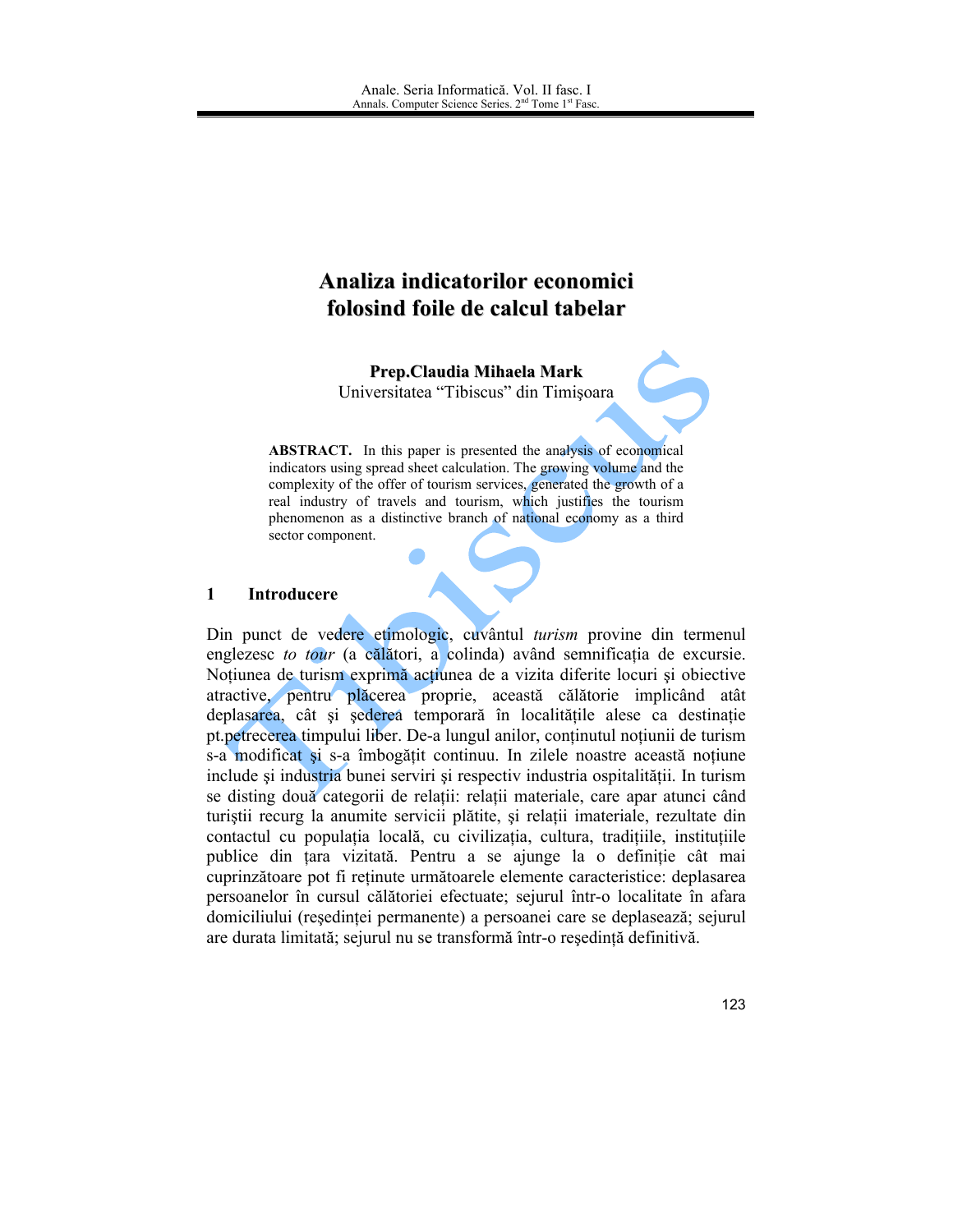Deși apariția turismului se pierde în negura timpului și, în consecință, din cauza lipsei unei informații istorice nu se poate stabilii o dată calendaristică certă a detasării sale ca activitate distinctă, se pare totusi că unele forme incipiente de turism s-au practicat din cele mai vechi timpuri. Poate nu ar fi exagerat dacă s-ar afirma că, deși nu au constituit un scop în sine, satisfacțiile turistice ale unor calători au o vârstă aproximativ egală cu cea a primelor așezări omenești stabile. Afimația se bazează pe ideea că omul chiar din cele mai îndepartate timpuri ale evolutiei sale, nu a reusit să producă toate cele trebuincioase subzistenței și, în ciuda mijloacelor precare de comunicație, a căutat să cultive și să întrețină relatii cu semenii săi din alte colectivități, prin intermediul schimburilor comerciale, ceeace a favorizat o lărgire treptată a contaractelor, permițând o mai bună cunoaștere reciprocă a colectivităților respective.

Industrializarea, descoperirea fortei aburilor, realizarea locomotivei și construirea primelor căi ferate, iar mai tarziu apariția automobilului au determinat un progres rapid al mijloacelor de deplasare și, alături de dezvoltarea cailor de comunicație, au favorizat și extins activitățile turistice.

Trebuie menționat că, în majoritatea țărilor, transformarea turismului într-o activitate economico-organizatorică, pe scară națională s-a produs numai în cea de-a doua jumătate a secolului trecut, ceea ce a favorizat apariția și instituirea în sectorul terțiar, cel al prestărilor de servicii, a unor noi ramuri ale economiilor nationale, domenii cunoscute sub denumirea de industrie turistică.

Importanta tot mai mare pe care a dobândit-o turismul în perioada contemporană a sporit preocupările pentru definirea cât mai exactă și completă a acestui fenomen.

Tratarea științifică a activității turistice este condiționată și de necesitatea cunoașterii conținutului- economic și social- al acesteia, schimbările înregistrate continuu în evoluția turismului impunând readaptarea permanentă a conceptelor cu care se operează.

Dezvoltarea turismului presupune existența unui potențial turistic care, prin activitatea sa, are menirea să incite și să asigure integrarea unei zone, regiuni cu vocație turistică în circuitele turistice interne și internaționale și care să permită accesul turiștilor prin amenajări corespunzătoare. Printre componentele potențialului turistic trebuie mentionate, în primul rând, resursele naturale (frumusetile montane și peisagistice, plajele de pe litoral, factorii de cură din stațiunile balneoclimaterice, clima, vegetația, fauna, alte atracții de interes stiințific, cu caracter de unicat). Resursele(valorile) naturale sunt completate cu resursele antropice, create de mâna omului menite să îmbogătească și să faciliteze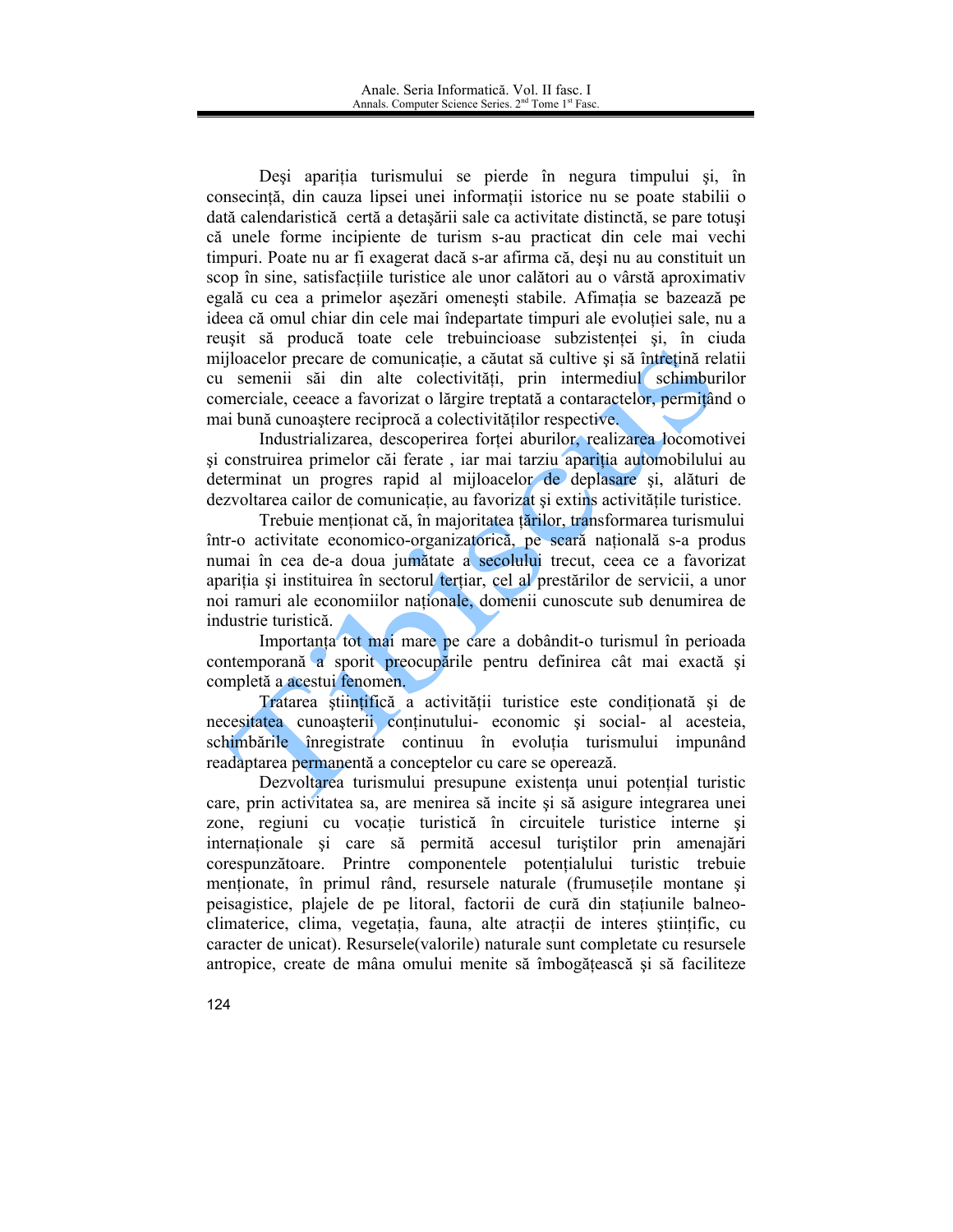

valorificarea rațională a potențialului turistic natural, asigurând premisele transformării acestei oferte potențiale într-o ofertă turistică efectivă.

Punerea în valoare a resurselor naturale și a resurselor creeate într-o zonă, stațiune de interes turistic, depinde în mare măsură, de dinamismul dezvoltării economiei naționale a unei țări, de politica de ansamblu pe care o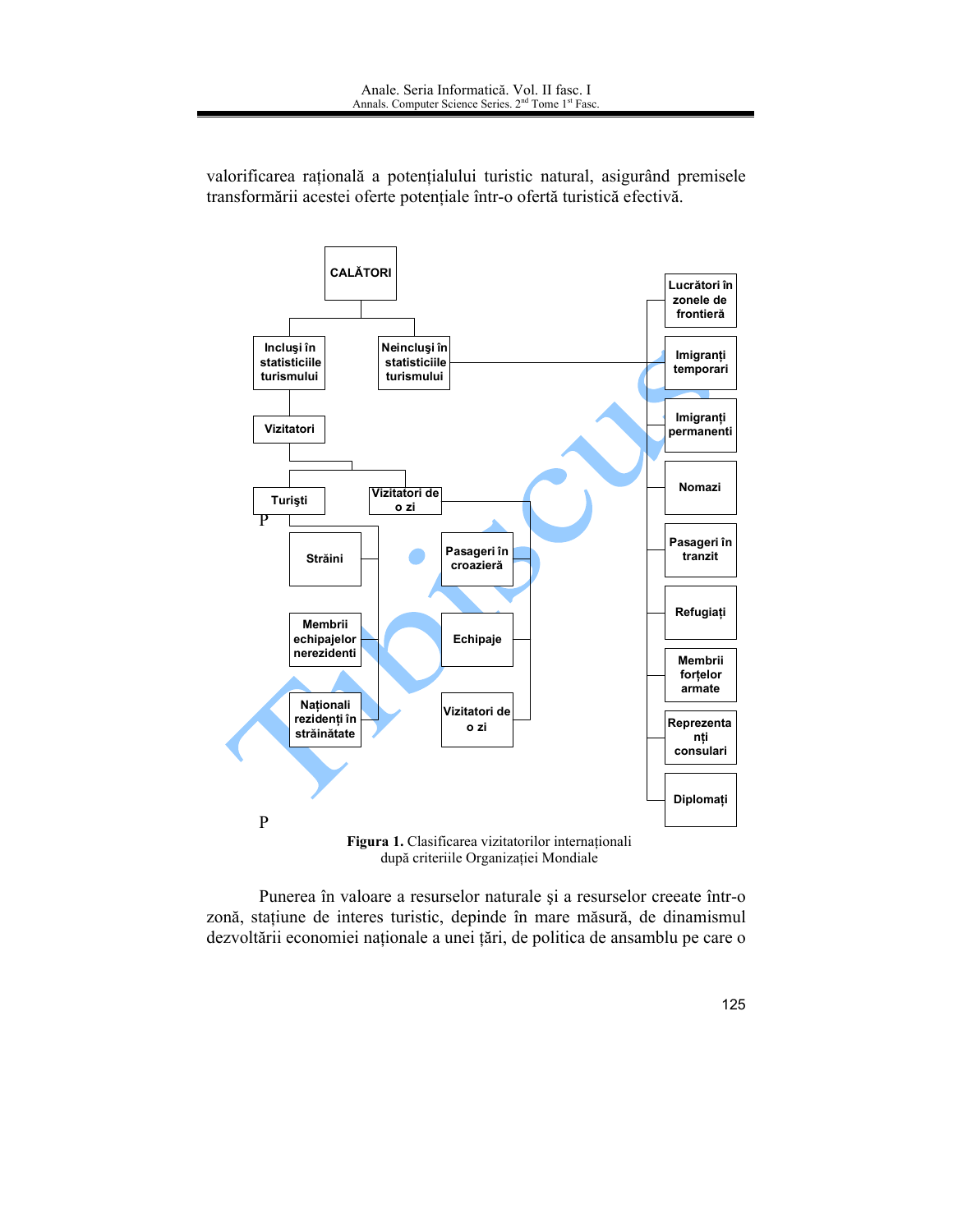promovează una sau alta dintre țările primitoare de turiști în domeniul dezvoltării turismului, de facilitățile oferite pentru atragerea vizitatorilor.

Potențialul turistic al unei țări, zone, stațiuni ar putea fi definit astfel: totalitatea valorilor naturale și valorilor economice, culturale, care în urma unei activități umane, pot deveni obiecte de atracție turistică. Corespunzător etapelor pe care le parcurge un turist de la resedinta sa permanentă până la destinația călătoriei și înapoi, se desfășoară un complex de activități menite să satisfaçă nevoile variate de consum, în functie de preferintele solicitantilor de servicii. În mod inevitabil, aceste activități de prestații de servicii turistice se află într-o strânsă interdependență, iar realizarea lor presupune existenta unor unităti economice prestatoare, care se specializează pe serviciile respective.

### $\overline{2}$ Motivația turistică

Printre motivele care îl determină pe omul zilelor noastre să se deplaseze de la locul de reședință pentru a vizita o localitate, zonă sau țară ori să-și petreaçă un timp în mijlocul naturii se număra: nevoia de relaxare, de odihnă fizică sau mai ales psihică, de reconfortare; nevoia de evadare din mediul urban poluat și din ritmul unor activități cotidiene din ce în ce mai intense, nevoia de divertisment, agrement sau distractie, de contact cu nouldorința de a cunoaște frumusețile unei zone, țări sau cultură, artele, tradițiile acestora; îngrijirea sănătății etc.

O analiză sumară a motivatiilor călătoriilor arată că satisfacerea cererii de servicii turistice se realizează pe raza unor arii geografice diferite. Nu constituie nici un secret că nici o țară nu privește cu indiferență dacă plecările peste hotare ale turiștilor autohtoni se realizează într-o măsură mai mare decât sosirile de turiști străini în țara dată; o asemenea situație creează un deficit în balanța de plăți turistice externe, care se cere acoperit din creșterea volumului de export din alte sectoare de activitate economică. Ca atare este firesc ca instituțiile guvernamentale ale țărilor în cauză să caute soluții pentru o folosire optimală și durabilă a resurselor turistice de care dispune țara respectivă în vederea atragerii atât a fluxurilor externe, cât și interne.

Noile conceptii privind dezvoltarea turismului trebuie să țină seama nu numai de raporturile variate si complexe existente între turism si alte fenomene economico-sociale teritoriale, dar trebuie să se refere la fenomenul turistic însuși, așa cum se va contura el în viitorul apropiat. Referindu-ne concret la cazul tării noastre, acest concept vizează luarea în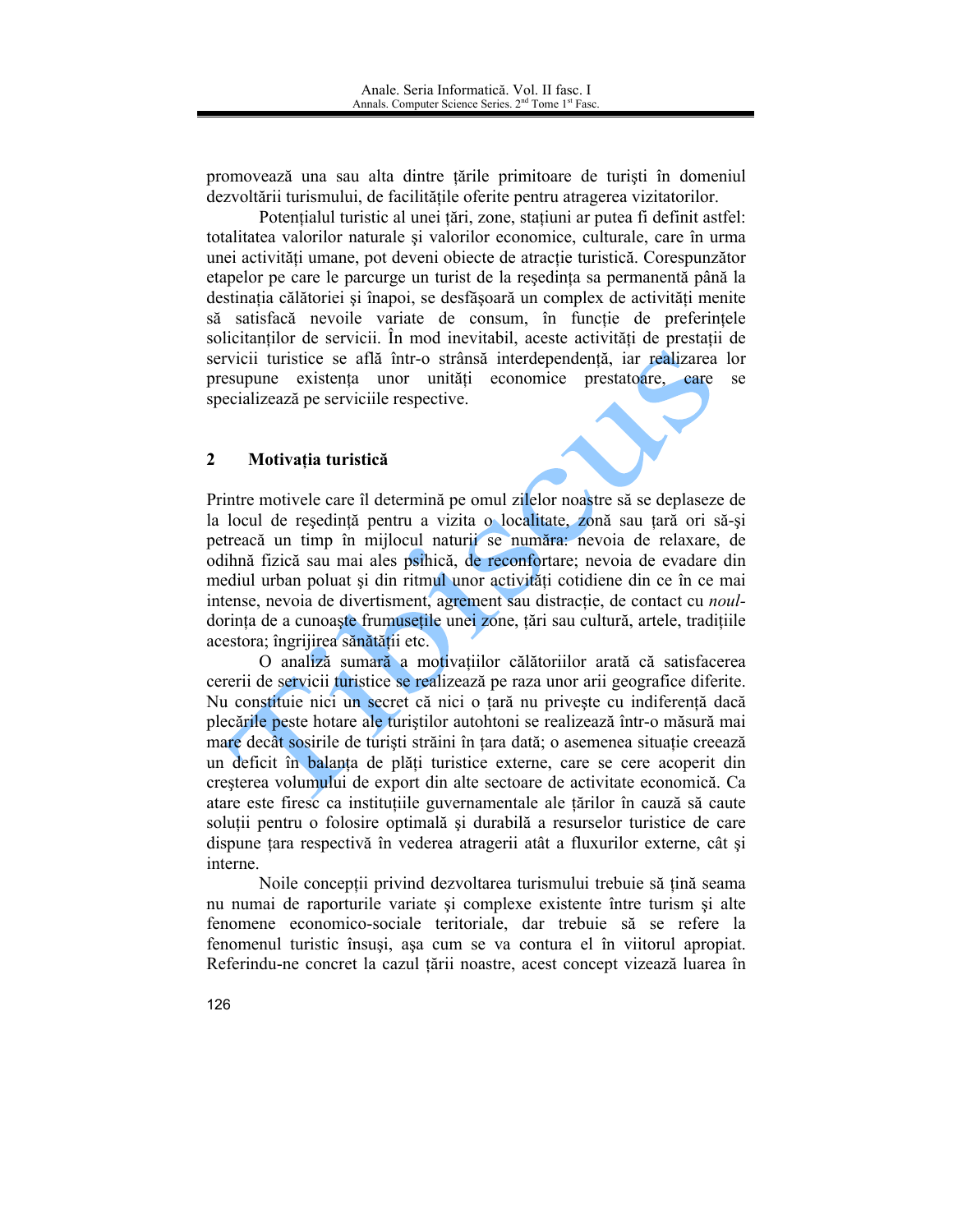considerare, într-o măsură tot mai mare, a evolutiei fenomenelor sociale din țară, care în condițiile economiei de piață vor genera formarea unor noi categorii de turiști potențiali a unor noi motivații pentru petrecerea timpului liber și, în consecință apariția și dezvoltarea unor noi cereri turistice.

Spre deosebire de efectele economice ale turismului, care sunt comensurabile printr-o serie de indicatori valorici și cantitativi, efectele sale sociale, culturale nu sunt exprimate în cifre, nu pot fi cuantificate, dar acest fapt nu le diminuează importanta. Acestor laturi ale fenomenului turistic le sunt consacrate tot mai multe studii, care se referă la rolul social al turismului și la latura sa cultural-educativă. Vor trebui analizate în consecintă, raporturi noi între activitatea productivă și timpul liber, între folosirea în scopuri turistice a teritoriului national, dar mai ales între laturile sociale si cultural educative ale turismului si noile cereri de servicii, derivând din folosirea în acest scop a teritoriului patriei noastre.

Astfel, în contextul influenței turismului asupra reproducției forței de muncă, problematica odihnei recreative este analizată tot mai frecvent și sub aspectul influenței ei asupra proceselor de regenerare a sănătății fizice și psihice a omului contemporan.

#### 3 Contribuția turismului la creșterea economică

Volumul crescând si complexitatea ofertei de servicii turistice au generat dezvoltarea unei *adevarate industrii a călătoriilor și turismului*, ceea ce justifică tratarea fenomenului turistic ca o ramură distinctă a economiei *naționale* în plină dezvoltare, constituind o componentă a sectorului terțiar. Prin natura sa fenomenul este deosebit de complex, cu adânci implicații sociale, politice, culturale si economice. Intrepătrunderea componentelor sale eterogene dă naștere unui specific unic și original, care nu se identifică cu nici una din ramurile traditionale ale economiilor nationale, justificând pe deplin tratarea sa în mod autonom. Trebuie însă precizat că spre deosebire de alte sectoare de prestări de servicii, industria călătoriilor și turismului rămâne totuși o ramură de consecință, a carei dezvoltare în fiecare etapă dată va fi permanent într-o strânsă corelare cu nivelurile și ritmurile de dezvoltare ale celorlalte ramuri ale economiei nationale.

Este bine cunoscut faptul că mutațiile social-economice din epoca contemporană au creat și au dezvoltat turismul. La rândul său, această ramură stimulează dezvoltarea altor ramuri ale economiei naționale, prin obiectul activității sale, cum ar fi industria și agricultura, construcțiile, transporturile, comertul etc. Din punct de vedere economic, turistul este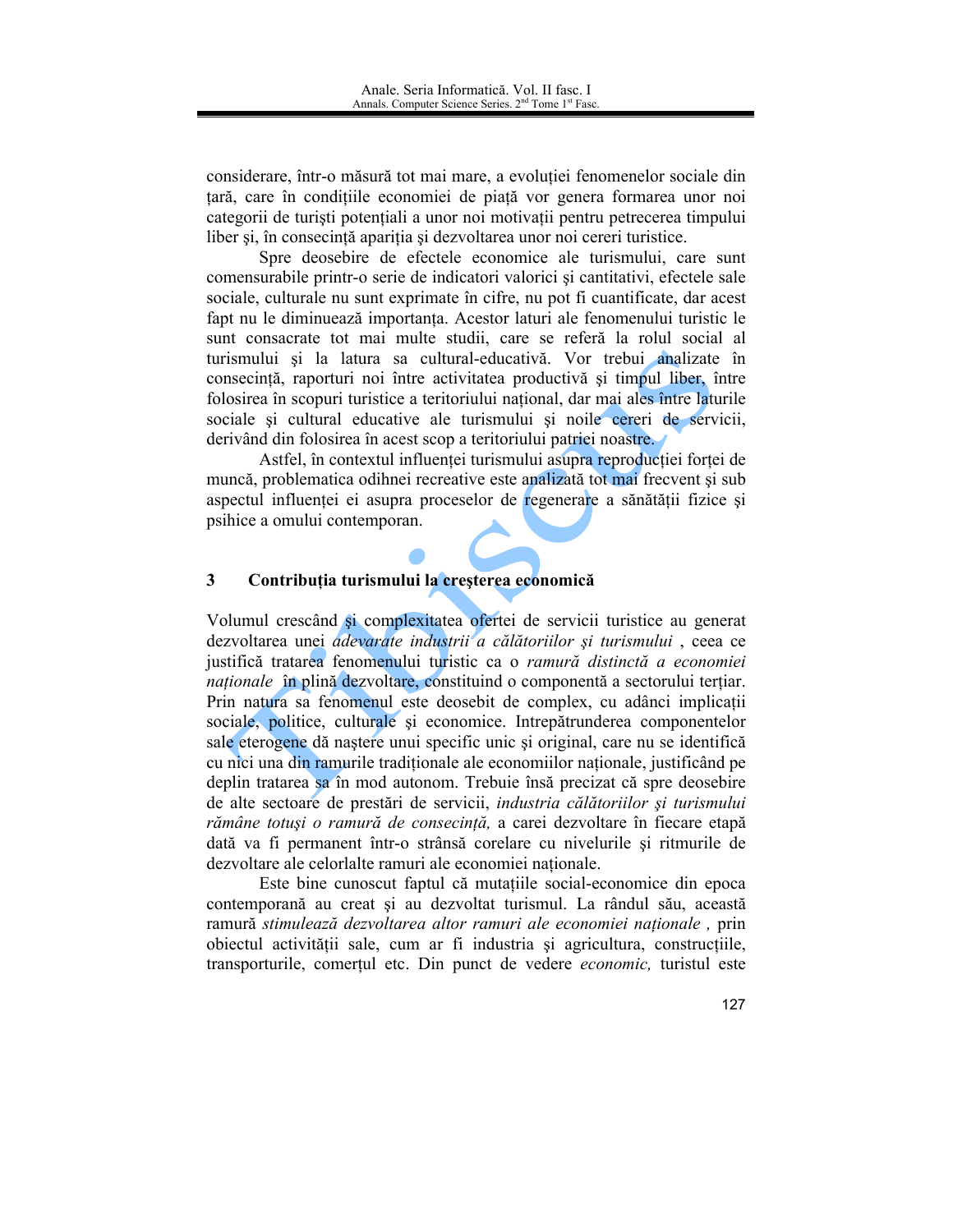consumator de bunuri si beneficiază de servicii; din cheltuielile acestuia si, implicit, din mijloacele financiare rezultate prin activitatea unităților economice ale industriei turismului (transporturi, cazare, alimentație, agrement, tratament balneomedical etc.), o parte revine direct acestor unități sub formă de profit și de fonduri bănești pentru plata salariilor lucrătorilor ocupați în unitățile respective, altă parte intră în bugetul statului sau în cel local sub formă de impozite, taxe etc., iar a treia parte este absorbită direct în alte ramuri ale economiei pentru plata produselor și bunurilor livrate și a serviciilor prestate de aceste sectoare pentru necesitățile industriei turismului

Interdependenta dintre dezvoltarea turismului *(intern)*  $\overline{S1}$ internațional) și creșterea economică este evidentă deoarece antrenează cererea pentru o serie de bunuri și servicii, care altfel nu ar fi fost produse sau prestate. Structura cheltuielilor turistice reflectă impulsul pe care aceste cheltuieli îl dau sectoarelor ce concurează la realizarea produsului turistic, procesul de crestere a veniturilor având loc, în primul rând, în aceste sectoare și apoi transmitându-se treptat și în alte sectoare ale economiei naționale, prin intermediul intrărilor succesive ale banilor încasați de la turiști, încasări ce reprezintă venituri derivate ale acestor sectoare.

Asemenea efecte indirecte se înregistrează, în principal, în următoarele sectoare de activitate economică:

- în sectoarele care asigură investițiile în baza tehnico-materială a  $\bullet$ turismului (ex. industria constructiilor).
- în sectoarele care realizează amenajările de infrastructură generală și  $\bullet$ turistică (ex. rețeaua de drumuri, aeroporturi, aprovizionare de apă și energie, lucrări de sistematizare teritorială).
- în sectorul comercial (ex: dezvoltarea rețelei de unități comerciale și de alimentație, menite să satisfacă cererea de mărfuri a turiștilor).
- în sectorul industriei usoare si industriilor conexe care produc sortimente de mărfuri solicitate de turisti).
- sectorul industriei alimentare în care livrează produse agroalimentare, băuturi pentru necesitătile turistilor.
- în sectoarele de prestări de servicii cu caracter general, de care  $\bullet$ beneficiază și turiștii (ex transporturile orășenești și interurbane, poșta, telefon, fax, internet, frizerie-coafură, comisionari, curățătorii chimice, servicii de reparație întreținere etc...
- în sectoarele cultural-artistice (ex cinematografie, teatre și alte  $\bullet$ instituții de artă, muzee, expoziții) și manifestări sportive frecventate de turisti.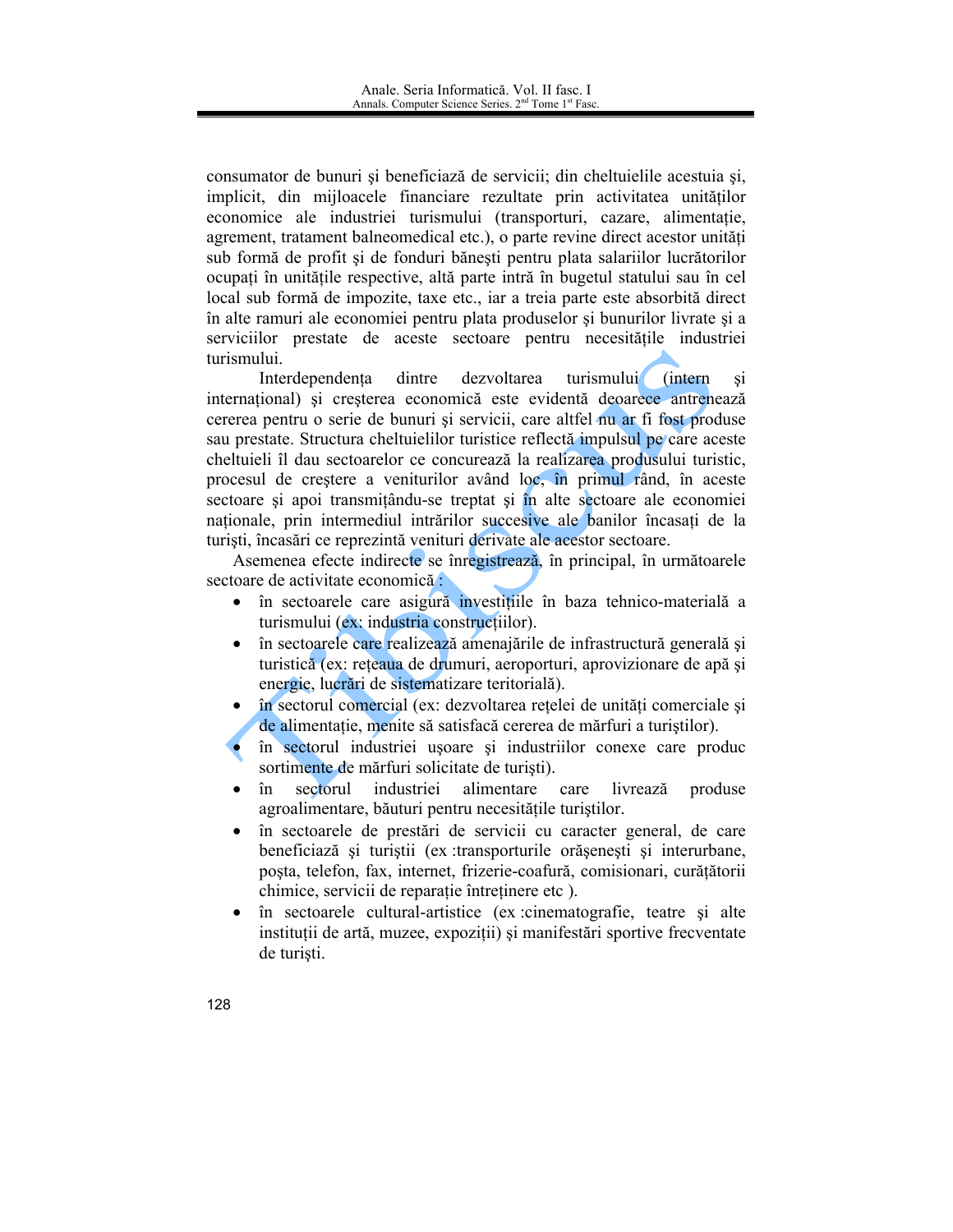Efectele economice ale consumului turistic trebuie evaluate si prin prisma veniturilor realizate de forța de muncă angrenată direct sau indirect în industria turismului; procesul de servire a turistilor face apel la o forță de muncă numeroasă, cu un profil variat de calificare, ale cărei cheltuieli de consum sporesc, de asemenea, ca rezultat al creșterii nivelului de trai, tocmai datorită utilizării mai raționale și mai complete a forței de muncă pe măsura dezvoltării turismului.

Capitolele balantei conturilor curente sunt grupate, în principal în modul următor:

-vânzări și cumpărări de mărfuri și metale prețioase;

-primirea și prestarea unor servicii în domeniul transporturilor maritime și al altor forme de transport, asigurări, telecomunicații, operațiuni de bancă, brokeraj și intermediere, ajutor tehnico științific și vânzare de licențe,

-cheltuieli și venituri (solduri) din activitatea de turism international :

-transferuri bănești necomerciale sau cu caracter filantropic;

-întretinerea corpului diplomatic, a reprezentantelor și misiunilor oficiale peste hotare și diferite venituri și cheltuieli guvernamentale;

-transferul dobânzilor, dividentelor și veniturilor rezultate de pe urma creditelor externe, a actiunilor, devizelor sau altor hârtii de valoare și a investitiilor externe de capital.

Balanța de plăti oglindește raportul încasărilor și plăților realizate de stat într-o anumită perioadă. Avantajul economic pe care îl reprezintă turismul international a determinat multe tări în curs de dezvoltare să-și sporească eforturile pentru dezvoltarea industriei lor turistice, ca activitate susceptibilă de a le furniza o parte din devizele necesare pentru a-și dezvolta economia natională.



Figura 2. Reprezentare grafică-dinamica încasărilor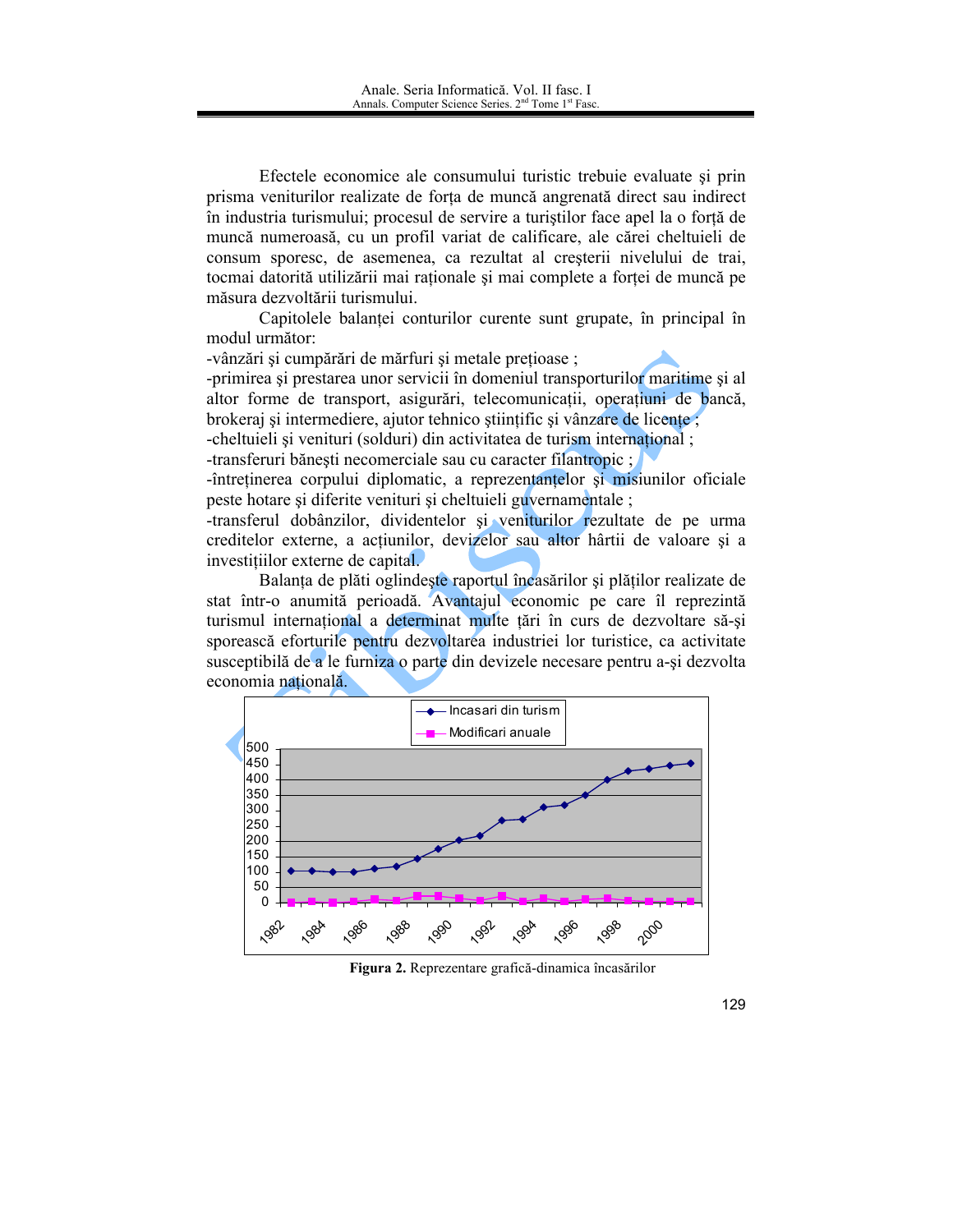Dacă la niveluri macroeconomice analizele cost/beneficiu pot fi utilizate pentru a măsura eficiența deciziilor de afaceri ale intreprinderilor din industria călătoriilor și turismului, la nivel macroeconomic analiza impactului economic este utilizată pentru a obține o privire de ansamblu asupra întregii economii, a unei țări, a unei zone, a unei stațiuni, urmând să se determine efectele cheltuielilor turistilor obtinute din prestatiile turistice. Analistii pot lua în considerare trei elemente care contribuie la măsurarea impactului economic total al unui volum determinat de cheltuieli turistice :

- · impactul direct măsoara efectele primei runde de circuit monetar provenit de la un turist; de exemplu proporția dintre cheltuielile unui restaurant pentru procurarea materiilor prime și auxiliare necesare pregătirii preparatelor comandate de client și pentru salariile personalului, și unitatea monetară cheltuită de turistul consumator;
- impactul indirect măsoară efectele derivate ale rundelor aditionale  $\bullet$ cauzate de recircularea unității monetare inițiale a turistului; de exemplu pentru procurarea unor bunuri si servicii de către firmele din alte sectoare care au contribuit la furnizarea materiilor prime restaurantului, necesare pentru a putea presta serviciile de alimentație solicitate de turistul vizitator;
- · impactul indus măsoară efectele derivate cauzate de angajații unei firme turistice care cheltuiesc o parte din salariile lor în alte sectoare de afaceri

| Tabel 1. Tulisinul international      |                 |  |  |  |  |  |
|---------------------------------------|-----------------|--|--|--|--|--|
| <b>Domeniu</b>                        | Miliarde dolari |  |  |  |  |  |
| Turismul international                | 504             |  |  |  |  |  |
| Produsele industriei automobilelor    | 496             |  |  |  |  |  |
| Produsele industriei chimice          | 490             |  |  |  |  |  |
| Produsele industriei alimentare       | 458             |  |  |  |  |  |
| Petrol și alți combustibili           | 435             |  |  |  |  |  |
| Calculatoare și materiale de birotică | 394             |  |  |  |  |  |
| Textile și mobilă                     | 331             |  |  |  |  |  |
| Materiale și telecomunicații          | 279             |  |  |  |  |  |
| Produsele industriei miniere          | 163             |  |  |  |  |  |
| Produsele industriei siderurgice      | 141             |  |  |  |  |  |

Tobel 1 Turismul international

**Sursa: Fondul Monetar International**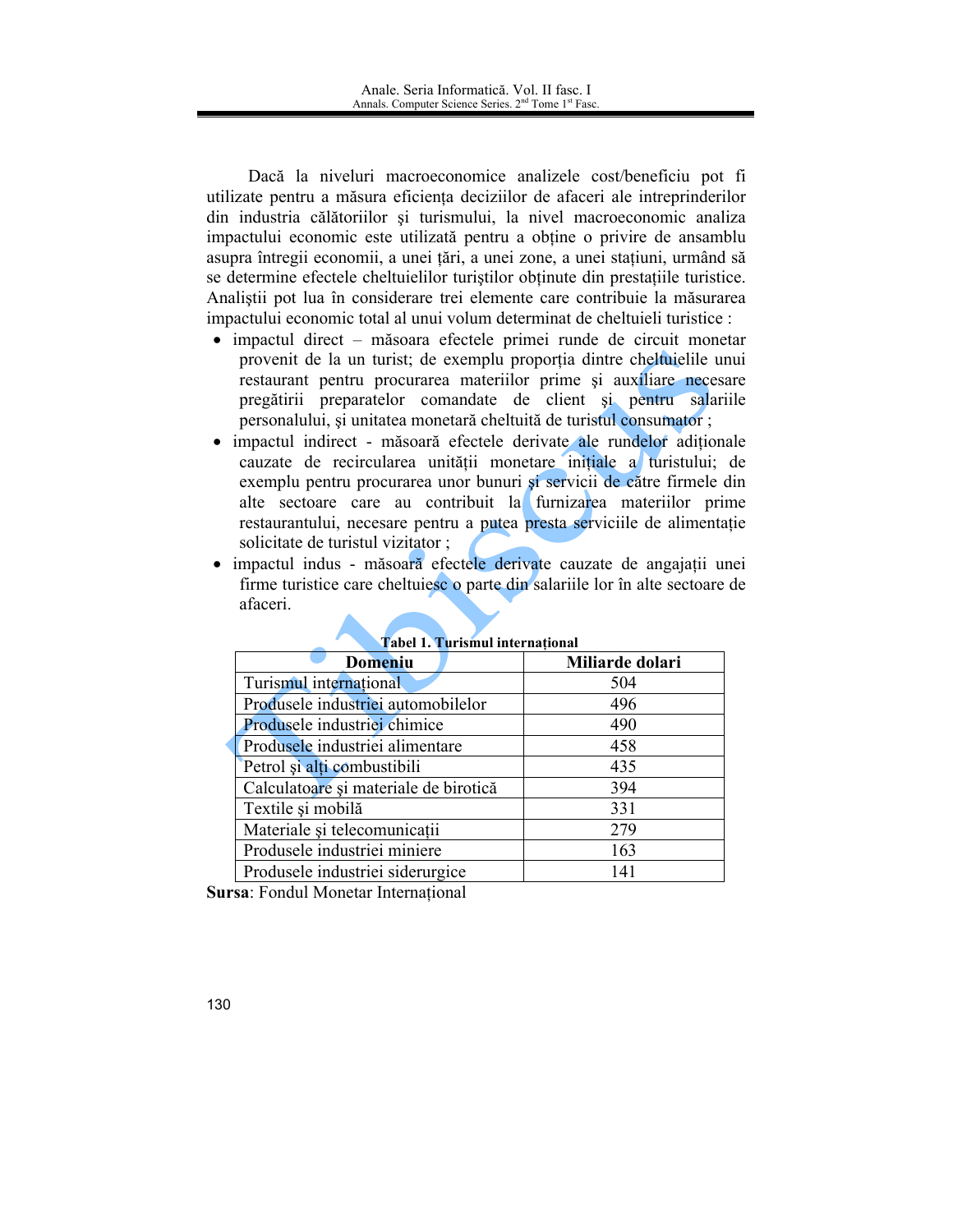

Figura 3. Reprezentare grafică a ponderii turismului internațional

#### $\overline{\mathbf{4}}$ Evoluția pe plan mondial a turismului

La nivel mondial, turismul este considerat ca fiind unul dintre cele mai dinamice sectoare economice, cu evoluție mereu ascendentă, chiar în perioade conjuncturale nefavorabile din punct de vedere economic, politic, social.

| Anii | Sosiri turisti |                 |                    | Incasări     |               |              |
|------|----------------|-----------------|--------------------|--------------|---------------|--------------|
|      | Număr          | <b>Variatie</b> | Raport             | <b>Total</b> | Variație      | Raport       |
|      | sosiri         | anuală          | față de            | încasări     | anuală        | față de      |
|      | (mil.)         | $(\%)$          | $1990\binom{0}{0}$ | (mld.USD)    | $\frac{9}{6}$ | 1990 $(\% )$ |
| 1990 | 395,0          | 9,0             | 100,0              | 202,6        | 16,0          | 100,0        |
| 1991 | 426,6          | 8,0             | 108,0              | 219,3        | 8,2           | 108,2        |
| 1992 | 458,3          | 7,4             | 116,0              | 266,2        | 21,3          | 131,4        |
| 1993 | 463,6          | 1,2             | 111,4              | 272,7        | 2,4           | 134,6        |
| 1994 | 503,1          | 8,5             | 127,4              | 310,8        | 14,0          | 153,4        |
| 1995 | 518,0          | 3,0             | 131,1              | 317,8        | 2,3           | 156,9        |
| 1996 | 544,5          | 5,1             | 137,8              | 351,2        | 10,5          | 173,3        |
| 1997 | 563,3          | 3,6             | 142,8              | 401,0        | 14,1          | 197,9        |
| 1998 | 592,5          | 5,3             | 150,3              | 428,1        | 6,6           | 211,3        |
| 1999 | 610,8          | 2,9             | 154,6              | 436,0        | 1,8           | 215,2        |
| 2000 | 625,2          | 2,4             | 158,3              | 444,7        | 2,0           | 219,5        |

Tabel 2. Turismul internațional pe plan mondial

Sursa: Statisticile O.M.T., 2001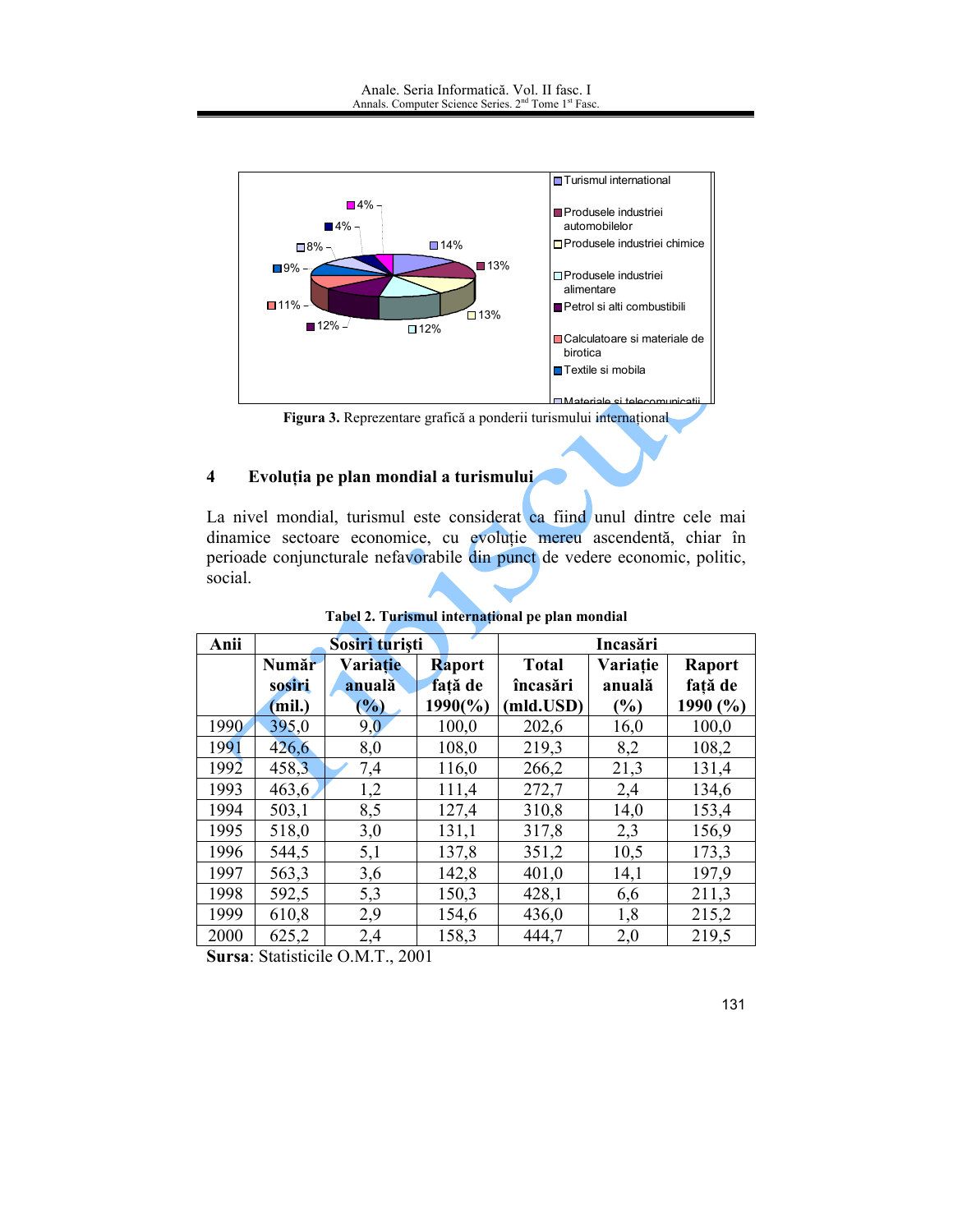Principalii indicatori ce caracterizează evoluția turismului, respectiv numărul de sosiri de turiști internaționali și încasările valutare, demonstrează din plin această afirmație. Astfel, în anul 2000, sosirile de turiști internaționali înregistrate la nivelul întregii planete au fost de 625,2 milioane, iar încasările valutare aferente au atins cifra de 444,7 mld.U.S.D., în care nu sunt incluse cheltuielile de transport.

Aceste realizări și tendinta lor permanent crescătoare demonstrează că turismul, în general, dovedește o mare rezistență depășind unele perioade critice legate de recesiuni economice, conflicte regionale, instabilitate politică, calamităti naturale, care au aparut în diverse zone ale globului. Singurele consecinte ale unor astfel de situații s-au materializat prin reduceri ale ratelor de crestere (fără a se înregistra ritmuri negative), cum a fost cazul, în ultimul deceniu, între anii 1991 și 1993, în urma recensiunii economice înregistrate în țările industrializate și a razboiului din Golf.

In perioada 1990-2000, sosirile de turisti internationali au crescut cu 58,3%, în timp ce încasările valutare aferente au sporit, în aceeași perioadă, cu aproape 120%.



Figura 4. Evoluția comparativă (%) a sosirilor de turiști internaționali și a încasărilor valutare, față de anul 1990

Principalii factori pozitivi, care au contribuit la dezvoltarea turismului au fost:

- relansarea economică a unor regiuni mai slab dezvoltate;

- dimensiunea si varietatea dezvoltării turistice;

- interesul crescând al țărilor dezvoltate ale lumii occidentele pentru popoarele și cultura țărilor în curs de dezvoltare, iar în Europa pentru țările apartinând Europei Centrale și de Est;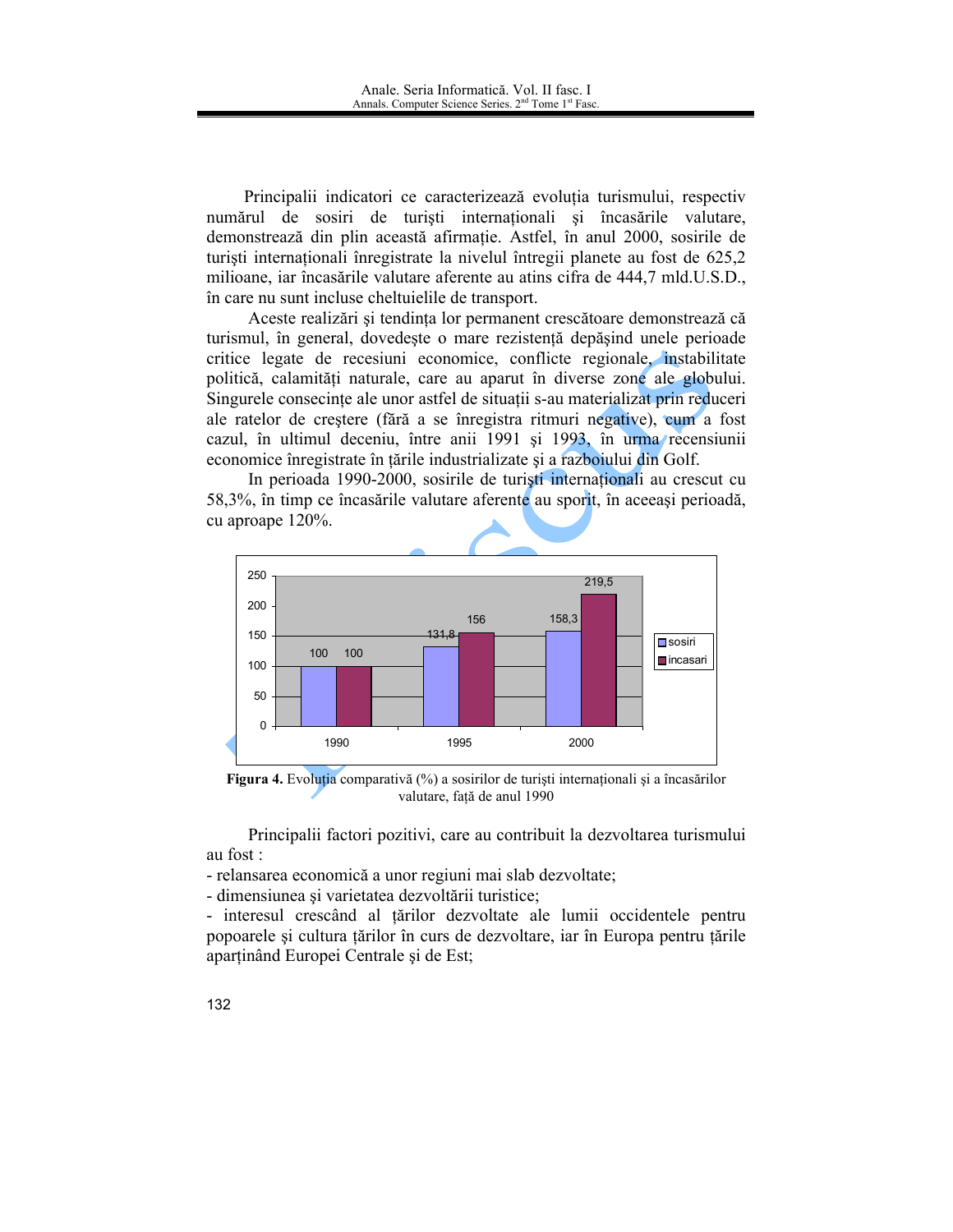- o mare capacitate a populației, din punctul de vedere al veniturilor și al timpului liber, de a efectua călătorii în străinatate;

- creșterea importanței legăturilor etnice între populațiile din diverse regiuni.

Factorii negativi care au frânat și continuă să impiedice dezvoltarea turismului sunt:

- lipsa de fonduri, ca o consecintă a contribuției insuficiente din partea pietelor de capital pentru finantarea infrastructurilor și a echipamentelor necesare exploatării optime a resurselor turistice în diverse regiuni;

- riscul de conflict existent între promotorii turistici și colectivitățile locale, cu privire la proiectele care nu respectă principiile de protejare a mediului pentru o dezvoltare durabilă. Analizat la scară mondială, se consideră că turismul international al ultimului deceniu al secolului XX nu a mai avut nivelul de crestere relativă atins în a doua jumătate a deceniului IX. Pe ansamblu, se poate aprecia că activitatea turistică s-a desfăsurat într-un climat de concurență tot mai accentuată între diverse destinații, exacerbată de fluctuațiile ratei de schimb a monedelor naționale în raport cu dolarul S.U.A., ca și de tulburările sociale care au condus la o redistribuire a fluxurilor turistice, la nivel regional.

#### $\overline{5}$ Turismul internațional al zonei Europa

Analizele realizate pe o perioada de 11ani (1990-2000) arată că Europa a fost și rămâne cea mai vizitată regiune de pe glob, ea atragând mai mult de jumătate din fluxurile turistice internaționale înregistrate pe plan mondial, cu toată tendința de reducere a ponderii sosirilor de la 62,8% în 1991 la 59,2% în 1998, dar cu un ușor reviriment în 1997 (59,6%). In schimb, creșterea la 53,6% a numărului de turiști în 2000 față de 1990, înregistrată în Europa, este inferioară mediei obținute pe plan mondial (58,3%) în aceeași perioadă de timp.

Si la încasările din turismul internațional Europa deține ponderea cea mai mare la nivel mondial, dar cu o evolutie oscilantă a acesteia și o tendință generală de scădere: între 54,3 în 1990 și 50,0% în 1997. Creșterea din intervalul analizat a fost de peste două ori, situându-se de asemenea sub nivelul mondial, care a fost aprope de 2,2 ori.

In evoluția lor încasările au fost mai puternic afectate de cele două perioade conjuncturale din anii 1993 și 1995, când s-au înregistrat ritmuri anuale negative  $(-1.0\%$  în 1993 și  $-2\%$  în 1995) dar s-au redresat imediat în anii următori (14,4% în 1994, 11,4% în 1996 și 17,2 in 1997). Tendințele de evolutie sunt înregistrate în figura care urmează: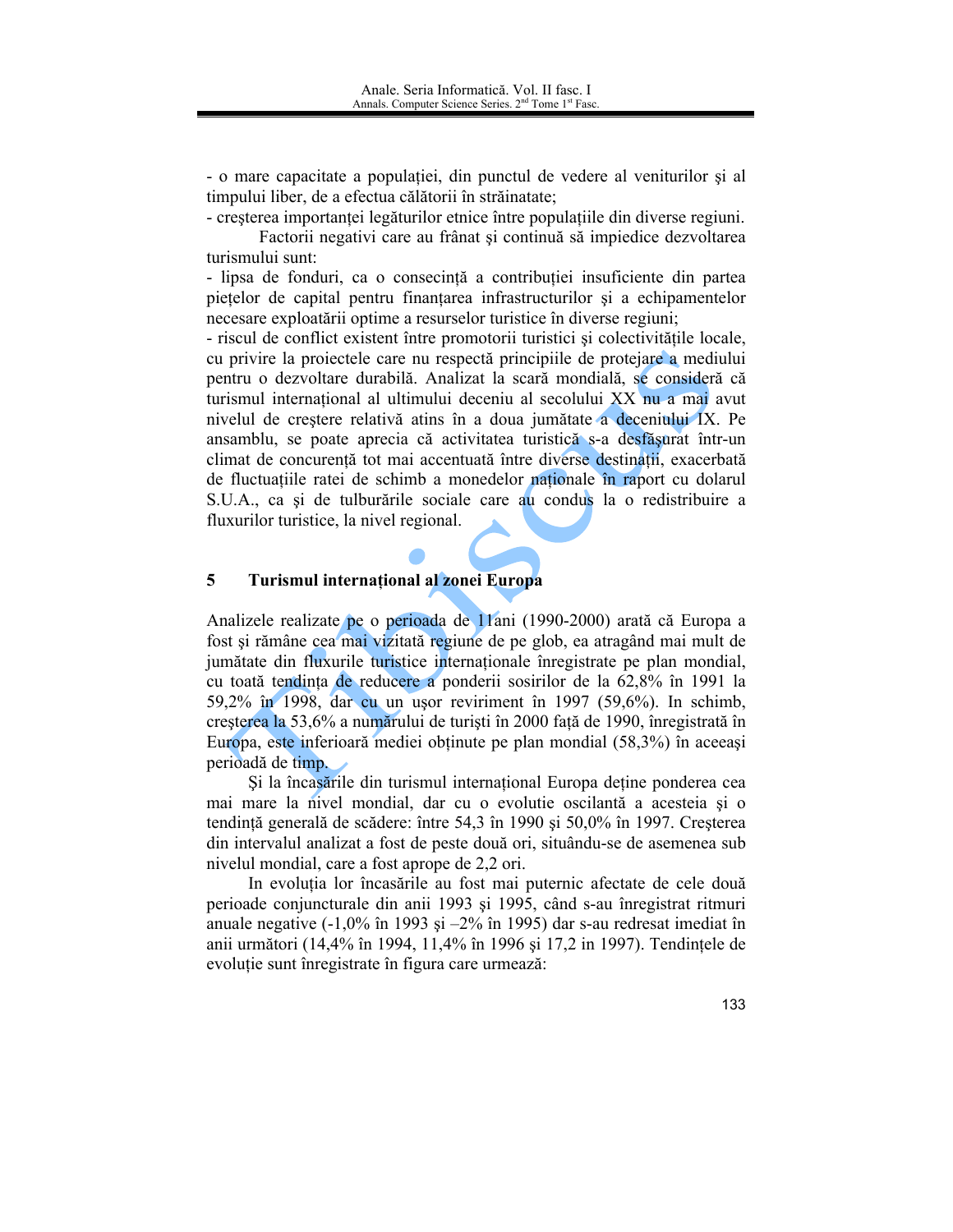

Figura 5. Evoluția ponderii sosirilor și încasărilor din turismul internațional al Europei față de totalul mondial

După cum am arătat la nivelul întregii Europe creșterea medie anuală a ambilor indicatori (sosiri și încasări), în intervalul analizat, a fost inferioară celei realizate pe plan mondial. Intre anii 1990 și 1998, această parte a Europei a cunoscut o creștere a sosirilor de turiști internaționali cu 135% (față de 45,0% creșterea la nivel de continent), mărindu-și ponderea de la 14,4% în 1990 la 23,8 în 1998.

Incepând cu anul 1995 până în 2000, țările care au avut cele mai mari creșteri ale sosirilor de turiști sunt Federația Rusă (circa270%), Republica Cehă (41,9%), Slovacia (37,8%), Polonia (11,2%).

Ungaria, deși înregistrează în acest interval o reducere a ponderii sosirilor (de la 7,3% în 1995 la 3,9% în 2000), ca urmare a diminuării nivelului absolut al cererii (de la 22.804 mii turisti la 14.660 mii) îsi păstrează totuși o prezență remarcabilă în cadrul turismului internațional receptor din Europa. La polul opus se situează Bulgaria și România, care față de anul 1995, în anul  $2000$  au pierdut  $0.5\%$  respectiv  $0.1\%$  din ponderea deținută de sosiri, manifestând carențe în evoluția ofertei pentru turismul internațional, care le asigură doar o apariție simbolică pe scena turistică mondială și europeană.

Din punctul de vedere al aportului turismului în economia națională a diferitelor țări, acestea pot fi structurate în trei mari categorii:

- $\bullet$ țări dezvoltate, dar cu o ofertă turistică mai puțin diversificată cum sunt: Germania, Belgia, Olanda, Marea Britanie etc;
- tări dezvoltate, cu ofertă turistică remarcabilă, dar cu un potențial  $\bullet$ emitent ridicat, ca: Italia, Spania, Franta, Austria;
- tări mediu dezvoltate sau în curs de dezvoltare, cu potențial turistic  $\bullet$ mai mult sau mai puțin diversificat, dar cu ofertă turistică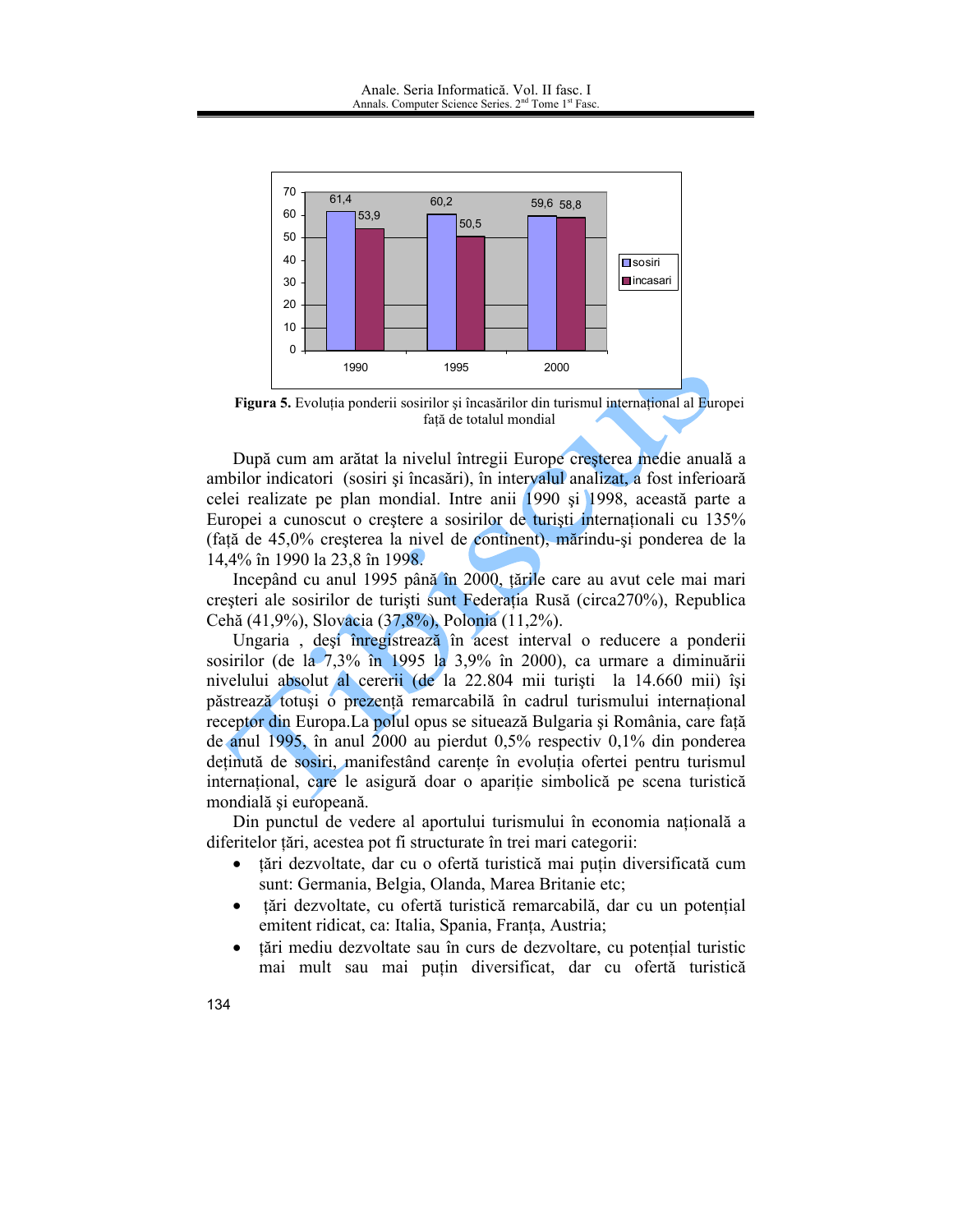competitivă, bine valorificată pe piața externă cum sunt: Croația, Polonia, Ungaria, Republica Cehă, Turcia, Portugalia etc.

România nu se încadrează în nici una din cele trei mari categorii de țări prezentate, ea constituie o categorie singulară: țară cu potențial turistic natural și antropic valoros, variat și concentrat pe o suprafață relativ mică, care nu a reusit încă să facă din industria turismului o sursă importantă (sau chiar principală) a creșterii ei economice și implicit a dezvoltării generale.



Figura 6. Dinamica veniturilor și cheltuielilor valutare din turism, România 1992-2000

Respectiva stare poate fi explicată astfel: cresterea încasărilor valutare se datorează, în principal, creșterii tarifelor și nu creșterii numărului de turisti cum ar fi fost normal, iar deficitul balantei de plăți turistice este urmarea deplasării cererii turistice interne spre piețele externe competitive și, totodată, a alocarii unei sume sporite pentru promovarea turismului pe pietele externe.

Conform statisticilor oficiale în România, în anul 2000 călătoriile vizitatorilor străini au fost de 5.223,9-mii sosiri, în creștere cu 8,1% față de anul 1999.

Majoritatea vizitatorilor străini provin din țări situate în Europa (95,8%, dintre care circa 60% din tările vecine și 14,7% din statele Uniunii Europene). Ponderile cele mai mari în totalul sosirilor în România le dețin cele ale vizitatorilor din: Republica Moldova (27,9%), Ungaria (19,7%), Bulgaria (9,4%), Ucraina (6,1%) și Turcia (5,4).